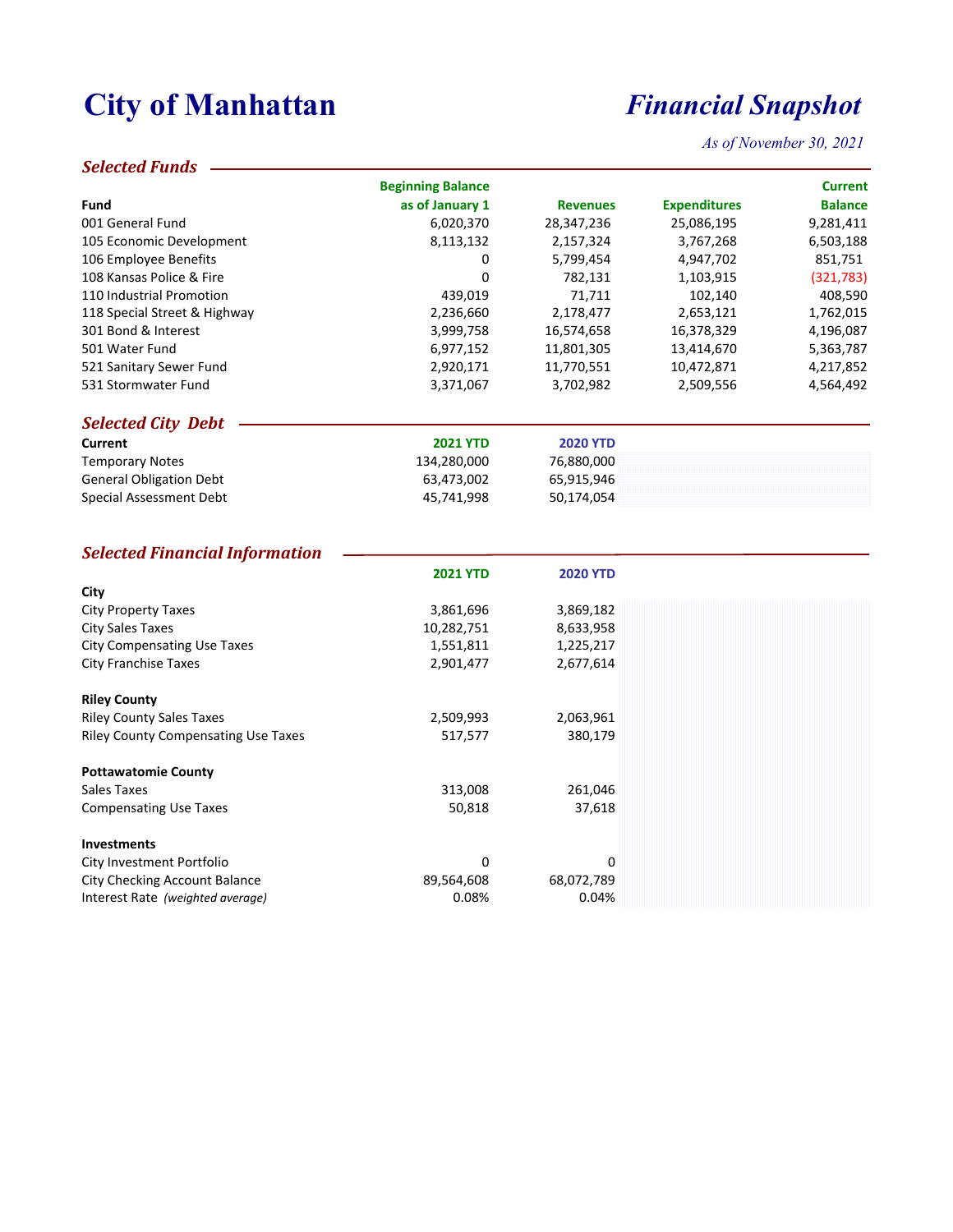## **REVENUE/EXPENDITURE/FUND BALANCE REPORT FOR ALL BUDGETED FUNDS As of November 30, 2021**

| <b>Property Tax</b><br><b>Funds</b> | Fund<br><b>Number</b> | <b>Fund Account</b>                   | 2021 Budgeted<br><b>Beginning Balance</b> | <b>January 1, 2021</b><br><b>Beginning Balance</b> | Year-to-Date<br><b>Revenues</b> | Year-to-Date<br><b>Expenditures</b> | Current<br><b>Fund Balance</b> |
|-------------------------------------|-----------------------|---------------------------------------|-------------------------------------------|----------------------------------------------------|---------------------------------|-------------------------------------|--------------------------------|
|                                     |                       |                                       |                                           |                                                    |                                 |                                     |                                |
| $\ast$                              | 001                   | <b>General Operating</b>              | 3,116,943<br>\$                           | \$<br>6,020,370                                    | \$<br>28,347,236                | $\ddot{\mathsf{S}}$<br>25,086,195   | \$<br>9,281,411                |
|                                     | 102                   | City-University                       | 123,924                                   | 373,327                                            | 567,811                         | 504,500                             | \$<br>436,637                  |
|                                     | 103                   | Aggieville BID                        |                                           | 990                                                | 69,924                          | 72,500                              | \$<br>(1,586)                  |
|                                     | 104                   | Downtown BID                          | 94                                        | 31                                                 | 83,669                          | 89,594                              | \$<br>(5,894)                  |
|                                     | 105                   | Economic Development                  | 8,375,621                                 | 8,113,132                                          | 2,157,324                       | 3,767,268                           | \$<br>6,503,188                |
| $\ast$                              | 106                   | <b>Employee Benefits</b>              |                                           |                                                    | 5,799,454                       | 4,947,702                           | \$<br>851,751                  |
| $\ast$                              | 107                   | Fire Equipment Reserve Fund           | 13,216                                    | 96,485                                             | 500,723                         | 468,145                             | \$<br>129,062                  |
|                                     | 108                   | Fire Pension (KPF)                    | 427,577                                   |                                                    | 782,131                         | 1,103,915                           | \$<br>(321, 783)               |
|                                     | 109                   | General Improvement                   | 72,167                                    | 146,699                                            | 64,940                          | 39,802                              | \$<br>171,836                  |
| $\ast$                              | 110                   | <b>Industrial Promotion</b>           | 137,828                                   | 439,019                                            | 71,711                          | 102,140                             | \$<br>408,590                  |
| *                                   | 111                   | Library                               |                                           | $\mathbf{1}$                                       | 2,779,563                       | 2,779,553                           | \$<br>10 <sup>°</sup>          |
| *                                   | 112                   | <b>Library EBF</b>                    |                                           | 0                                                  | 701,974                         | 701,350                             | \$<br>624                      |
| $\ast$                              | 113                   | Park Development                      | 48,440                                    | 49,621                                             | 35                              |                                     | \$<br>49,656                   |
|                                     | 114                   | <b>Recreation and Trails Fund</b>     | 7,700,000                                 | 7,986,199                                          | 3,271,217                       | 2,459,084                           | \$<br>8,798,332                |
|                                     | 115                   | Sales Tax Transfer                    |                                           | 59,096                                             | 5,913,520                       | 5,913,520                           | \$<br>59,096                   |
|                                     | 116                   | Special Alcohol                       | 3,282                                     | 3,282                                              | 323,517                         | 326,799                             | \$                             |
|                                     | 117                   | Special Parks and Recreation          | 450,731                                   | 735,561                                            | 325,762                         | 450,589                             | \$<br>610,734                  |
|                                     | 118                   | Special Street & Highway              |                                           | 2,236,660                                          | 2,178,477                       | 2,653,121                           | \$<br>1,762,015                |
|                                     | 119                   | Special Sunset Zoo                    | 50,000                                    | 24,998                                             | 380,282                         | 249,872                             | \$<br>155,408                  |
|                                     | 121                   | Tourism and Convention                | 125,265                                   | 157,926                                            | 1,458,900                       | 1,495,218                           | \$<br>121,608                  |
| $\ast$                              | 124                   | <b>Riley County Police Department</b> | 106,865                                   | 9,802                                              | 17,390,118                      | 16,103,067                          | \$<br>1,296,853                |
|                                     | 126                   | Capital Improvement Reserve           | 34,671                                    | 35,374                                             | 24.9                            |                                     | \$<br>35,399                   |
|                                     | 127                   | Downtown TIF                          | 72,450                                    | 332,332                                            | 2,864,662                       | 3,143,562                           | \$<br>53,431                   |
|                                     | 129                   | Special Street Maintenance Fund       |                                           | 936,061                                            | 2,682,023                       | 1,313,589                           | \$<br>2,304,494                |
|                                     | 130                   | Risk Management Reserve Fund          | 43,609                                    | 145,344                                            |                                 |                                     | \$<br>145,344                  |
|                                     | 134                   | <b>Equipment Reserve Fund</b>         |                                           | 9,330                                              | 96,715                          | 104,626                             | \$<br>1,419                    |
| $\ast$                              | 301                   | Bond and Interest                     | 4,075,026                                 | 3,999,758                                          | 16,574,658                      | 16,378,329                          | \$<br>4,196,087                |
|                                     | 501                   | Water                                 | 7,001,823                                 | 6,977,152                                          | 11,801,305                      | 13,414,670                          | \$<br>5,363,787                |
|                                     | 521                   | Wastewater                            | 1,144,805                                 | 2,920,171                                          | 11,770,551                      | 10,472,871                          | \$<br>4,217,852                |
|                                     | 531                   | Stormwater                            | 3,129,289                                 | 3,371,067                                          | 3,702,982                       | 2,509,556                           | \$<br>4,564,492                |
|                                     |                       | TOTALS: \$                            | 36,253,626 \$                             | 45,179,786 \$                                      | 122,661,207                     | 116,651,138<br>Ŝ.                   | \$<br>51,189,855               |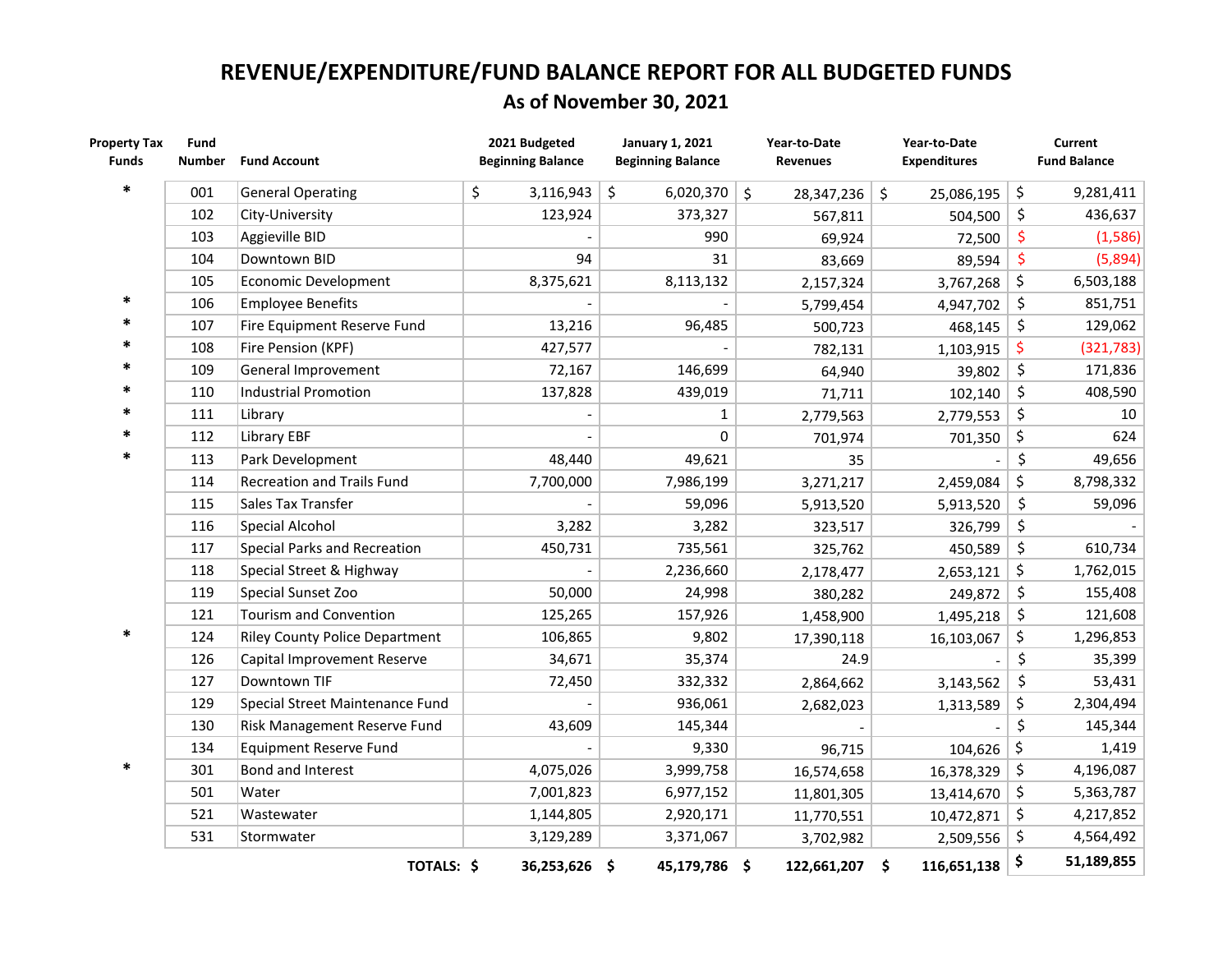### **General Fund Revenues through the Month of November**

*All numbers shown are year‐to‐date based on the ending month of this report*

|                                                                                                                                                             | 2020<br>Actual  |         | 2021<br><b>Actual</b> |              | <b>Ahead (Behind)</b><br><b>Compared to</b><br>2020 Actual |           | 2021<br>Pro-rated<br><b>Revenue Budget</b> | Percent of<br>2021 Budget<br><b>Received to Date</b> | <b>Ahead (Behind)</b><br><b>Compared to</b><br>2021 Budget |  |  |
|-------------------------------------------------------------------------------------------------------------------------------------------------------------|-----------------|---------|-----------------------|--------------|------------------------------------------------------------|-----------|--------------------------------------------|------------------------------------------------------|------------------------------------------------------------|--|--|
| <b>Property Taxes</b>                                                                                                                                       | \$<br>3,869,182 | $\zeta$ | 3,861,696             | \$           | (7, 487)                                                   | $\zeta$   | 3,946,331                                  | $-2.1%$                                              | \$<br>(84, 635)                                            |  |  |
| <b>Sales Taxes</b>                                                                                                                                          | 6,637,567       |         | 7,957,319             | \$           | 1,319,752                                                  |           | 7,548,750                                  | 5.4%                                                 | \$<br>408,569                                              |  |  |
| <b>Compensating Use Taxes</b>                                                                                                                               | 1,030,406       |         | 1,344,300             | \$           | 313,894                                                    |           | 814,229                                    | 65.1%                                                | \$<br>530,071                                              |  |  |
| Franchise Fees                                                                                                                                              | 2,677,614       |         | 2,901,477             | \$           | 223,863                                                    |           | 2,238,358                                  | 29.6%                                                | \$<br>663,119                                              |  |  |
| <b>Licenses and Permits</b>                                                                                                                                 | 425,436         |         | 654,409               | \$           | 228,973                                                    |           | 539,229                                    | 21.4%                                                | \$<br>115,180                                              |  |  |
| <b>Municipal Court Revenues</b>                                                                                                                             | 876,673         | 939,057 |                       | \$<br>62,384 |                                                            | 1,172,664 |                                            | $-19.9%$                                             | \$<br>(233, 607)                                           |  |  |
| Investment Income                                                                                                                                           | 91,286          |         | 19,063                | \$           | (72, 224)                                                  |           | 91,667                                     | $-79.2%$                                             | \$<br>(72, 604)                                            |  |  |
| <b>Airport Revenues</b>                                                                                                                                     | 468,436         |         | 480,851               | \$           | 12,416                                                     |           | 556,334                                    | $-13.6%$                                             | \$<br>(75, 483)                                            |  |  |
| <b>Recreation Programs</b>                                                                                                                                  | 136,740         |         | 406,246               | \$           | 269,506                                                    |           | 685,208                                    | $-40.7%$                                             | \$<br>(278, 962)                                           |  |  |
| <b>Swimming Pools</b>                                                                                                                                       |                 |         | 394,408               | \$           | 394,408                                                    |           |                                            | #DIV/0!                                              | 394,408                                                    |  |  |
| <b>Animal Shelter Revenues</b>                                                                                                                              | 216,267         |         | 243,706               |              | 27,439                                                     |           | 201,300                                    | 21.1%                                                | 42,406                                                     |  |  |
| Flint Hills Discovery Center                                                                                                                                | 423,507         |         | 655,224               |              | 231,717                                                    |           | 776,205                                    | $-15.6%$                                             | (120, 981)                                                 |  |  |
| Services and Sales<br>(Includes Administrative Fees; Cemetaries;<br>Douglass Center; Pavilion; Depot; Blue Earth<br>Park, Anthony & Eisenhower facilities.) | 193,150         |         | 145,873               |              | (47, 277)                                                  |           | 139,104                                    | 4.9%                                                 | 6,769                                                      |  |  |
| All Other Revenues<br>(Includes motor vehicle taxes; risk<br>management revenues; special liquor taxes;                                                     | 4,997,610       |         | 1,693,671             |              | (3,303,940)                                                |           | 1,048,577                                  | 61.5%                                                | 645,094                                                    |  |  |
| Totals \$                                                                                                                                                   | 22,043,874      | S       | 21,697,298            | S            | $(346,575)$ \$                                             |           | 19,757,957                                 | 9.8%                                                 | \$<br>1,939,342                                            |  |  |
| <b>Transfers from Other Funds</b>                                                                                                                           | \$<br>5,068,535 | \$      | 6,649,937             | \$           | 1,581,402                                                  | \$        | 6,397,228                                  | 4.0%                                                 | \$<br>252,709                                              |  |  |

**Total General Fund Revenues 27,112,409 \$ \$ 28,347,235 4.6%** *(as of the above date)* **\$ 2,192,051**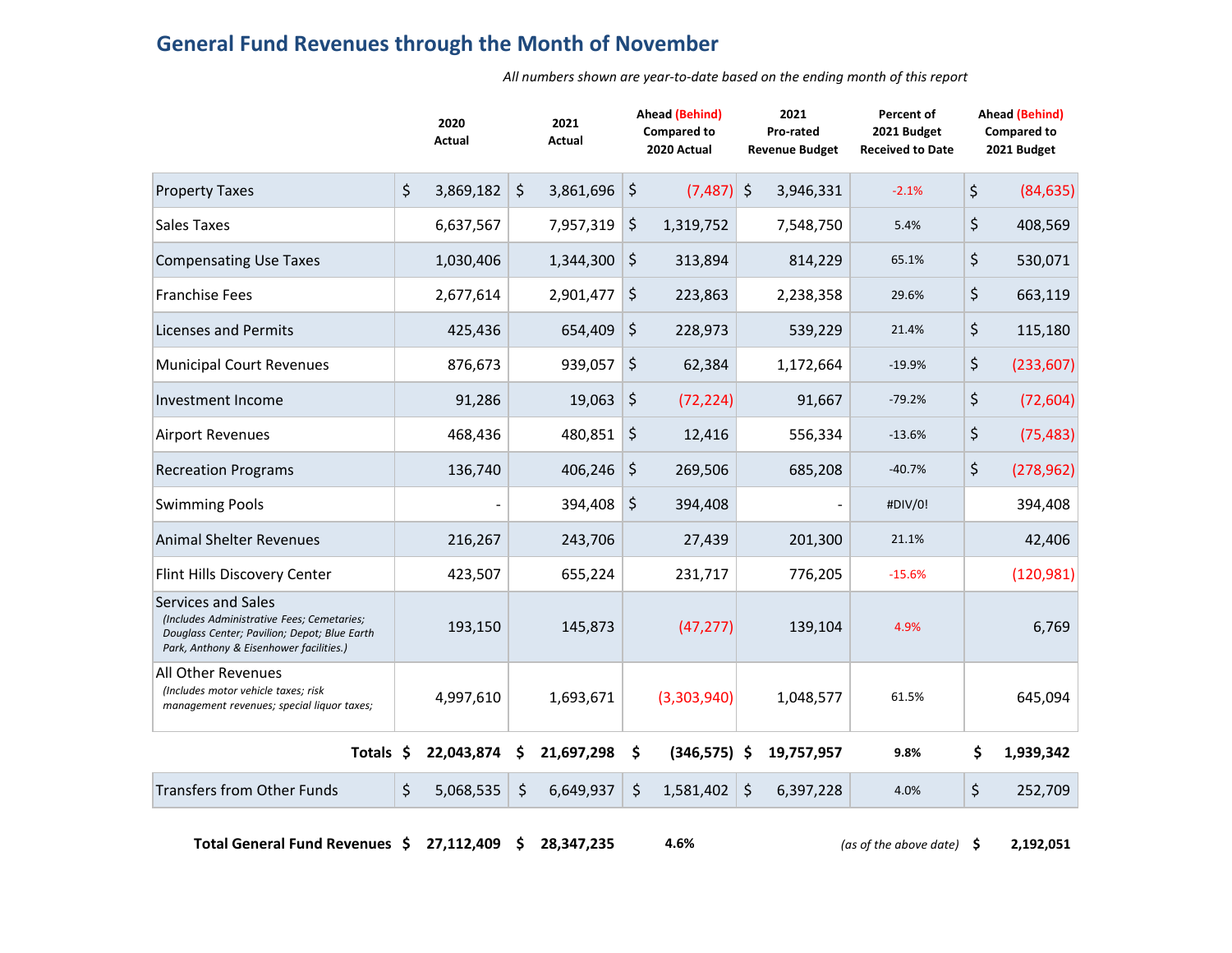### **General Fund Revenues through the Month of November**



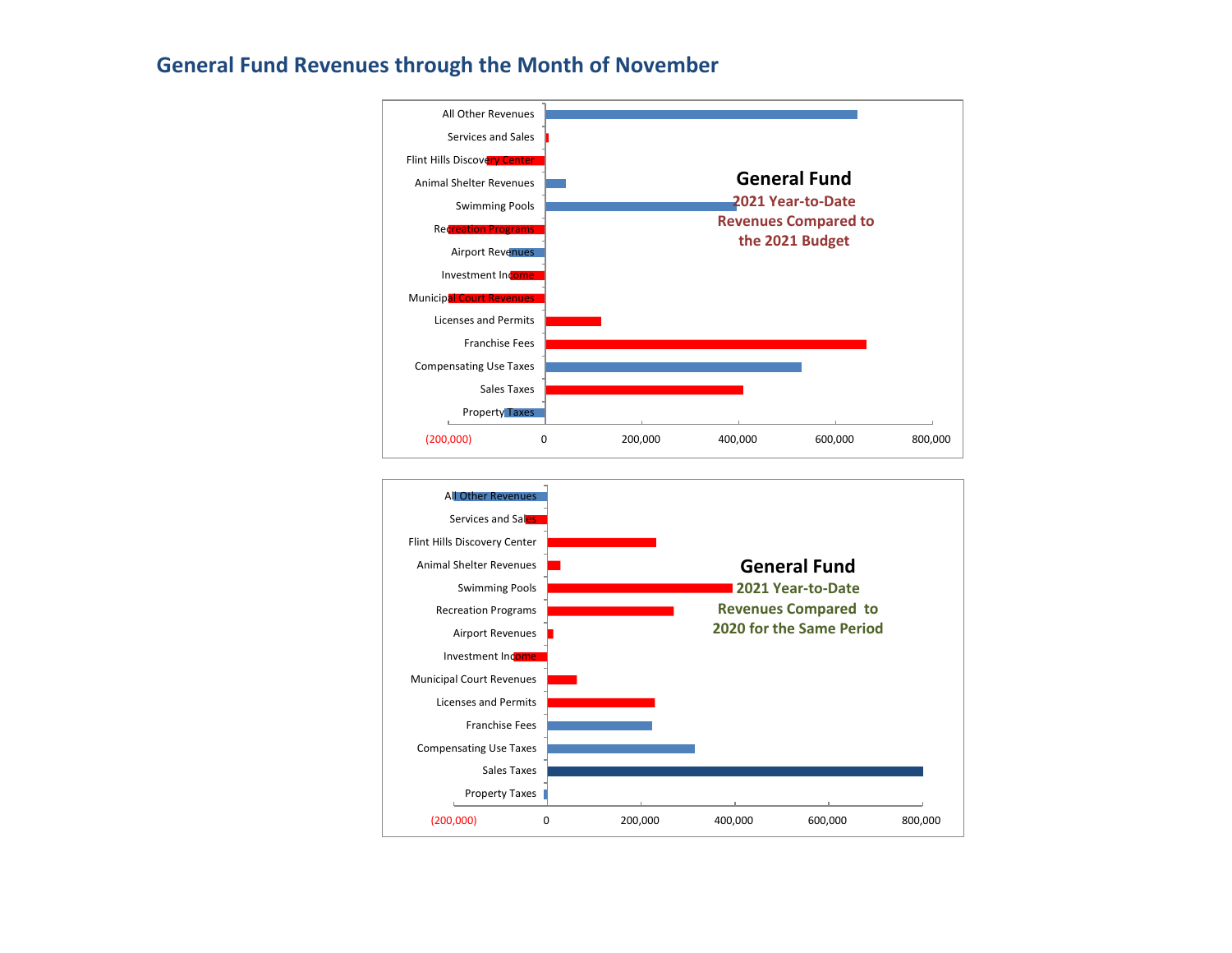# General Operating Fund As of November 30, 2021 (92% of budget year)

|                                |                                                     |                    | <b>ACTUAL</b>                             |                                                    | <b>BUDGET</b>                       |                                                         |                                                           |  |  |  |  |  |
|--------------------------------|-----------------------------------------------------|--------------------|-------------------------------------------|----------------------------------------------------|-------------------------------------|---------------------------------------------------------|-----------------------------------------------------------|--|--|--|--|--|
|                                | <b>Department/Division</b>                          |                    | 2021<br><b>Expenditures</b><br><b>YTD</b> | \$ Difference<br>Compared<br>to 2020<br><b>YTD</b> | 2021<br><b>Budget</b><br><b>YTD</b> | Percent of<br>2021<br><b>Budget</b><br><b>Spent YTD</b> | \$ Difference<br>Compared<br>to 2021<br><b>Budget YTD</b> |  |  |  |  |  |
| <b>General Government</b>      |                                                     | 784,575            | 797,691                                   | 13,116                                             | 840,423                             | 87%                                                     |                                                           |  |  |  |  |  |
| <b>Finance</b>                 |                                                     |                    |                                           |                                                    |                                     |                                                         | (42, 732)                                                 |  |  |  |  |  |
|                                | Accounting                                          | 807,001            | 591,743                                   | (215, 258)                                         | 877,640                             | 62%                                                     | (285, 897)                                                |  |  |  |  |  |
|                                | <b>Information Systems</b>                          | 381,930            | 356,361                                   | (25, 569)                                          | 422,547                             | 77%                                                     | (66, 186)                                                 |  |  |  |  |  |
|                                | <b>Customer Service</b>                             | 182,101            | 146,369                                   | (35, 732)                                          | 176,275                             | 76%                                                     | (29, 906)                                                 |  |  |  |  |  |
| Airport                        |                                                     |                    |                                           |                                                    |                                     |                                                         |                                                           |  |  |  |  |  |
|                                | Administration                                      | 262,422            | 273,543                                   | 11,121                                             | 292,971                             | 86%                                                     | (19, 428)                                                 |  |  |  |  |  |
|                                | Operations                                          | 914,977            | 1,062,777                                 | 147,800                                            | 1,103,447                           | 88%                                                     | (40,670)                                                  |  |  |  |  |  |
| Fire                           |                                                     |                    |                                           |                                                    |                                     |                                                         |                                                           |  |  |  |  |  |
|                                | Administration                                      | 514,176            | 580,431                                   | 66,255                                             | 575,030                             | 93%                                                     | 5,401                                                     |  |  |  |  |  |
|                                | <b>Fire Operations</b>                              | 5,010,432          | 4,874,546                                 | (135, 887)                                         | 5,421,268                           | 82%                                                     | (546, 722)                                                |  |  |  |  |  |
|                                | <b>Technical Services</b>                           | 787,234            | 819,520                                   | 32,286                                             | 953,333                             | 79%                                                     | (133, 814)                                                |  |  |  |  |  |
| <b>Human Resources</b>         |                                                     |                    |                                           |                                                    |                                     |                                                         |                                                           |  |  |  |  |  |
|                                | Administration                                      | 116,048            | 163,260                                   | 47,212                                             | 186,883                             | 80%                                                     | (23, 622)                                                 |  |  |  |  |  |
|                                | Personnel                                           | 227,838            | 285,329                                   | 57,492                                             | 361,533                             | 72%                                                     | (76, 204)                                                 |  |  |  |  |  |
| <b>Public Works</b>            |                                                     |                    |                                           |                                                    |                                     |                                                         |                                                           |  |  |  |  |  |
|                                | Administration                                      | 195,376            | 179,127                                   | (16, 249)                                          | 192,821                             | 85%                                                     | (13, 694)                                                 |  |  |  |  |  |
|                                | <b>Streets</b>                                      | 1,618,897          | 1,963,086                                 | 344,189                                            | 2,143,222                           | 84%                                                     | (180, 136)                                                |  |  |  |  |  |
|                                | Engineering                                         | 856,650            | 836,810                                   | (19, 840)                                          | 998,823                             | 77%                                                     | (162, 013)                                                |  |  |  |  |  |
| <b>Traffic Control</b>         |                                                     | 620,010            | 592,215                                   | (27, 795)                                          | 699,623                             | 78%                                                     | (107, 408)                                                |  |  |  |  |  |
| <b>Parks &amp; Recreation</b>  |                                                     |                    |                                           |                                                    |                                     |                                                         |                                                           |  |  |  |  |  |
|                                | Administration                                      | 255,523            | 251,898                                   | (3,625)                                            | 263,679                             | 88%                                                     | (11,781)                                                  |  |  |  |  |  |
|                                | Douglass Center                                     | 131,924            | 182,985                                   | 51,061                                             | 253,009                             | 66%                                                     | (70, 024)                                                 |  |  |  |  |  |
|                                | City Parks                                          | 1,973,147          | 1,995,142                                 | 21,995                                             | 2,629,248                           | 70%                                                     | (634, 105)                                                |  |  |  |  |  |
|                                | <b>Swimming Pools</b>                               | 81,360             | 804,639                                   | 723,279                                            | 769,450                             | 96%                                                     | 35,189                                                    |  |  |  |  |  |
|                                | Sunset Zoo                                          | 1,018,769          | 1,092,952                                 | 74,183                                             | 1,140,975                           | 88%                                                     | (48, 023)                                                 |  |  |  |  |  |
|                                | <b>Park Facilities</b>                              | 11,013             | 23,710                                    | 12,697                                             | 32,313                              | 67%                                                     | (8,602)                                                   |  |  |  |  |  |
|                                | Recreation                                          | 815,594<br>308,506 | 1,184,417<br>347,137                      | 368,823                                            | 1,974,083<br>421,639                | 55%<br>75%                                              | (789, 665)                                                |  |  |  |  |  |
|                                | <b>Building Services</b><br><b>Discovery Center</b> | 805,060            | 716,226                                   | 38,631<br>(88, 835)                                | 987,044                             | 67%                                                     | (74, 502)                                                 |  |  |  |  |  |
|                                | Animal Shelter                                      | 467,971            | 413,725                                   | (54, 246)                                          | 579,013                             | 65%                                                     | (270, 818)<br>(165, 288)                                  |  |  |  |  |  |
|                                |                                                     |                    |                                           |                                                    |                                     |                                                         |                                                           |  |  |  |  |  |
| Community Development<br>Legal |                                                     | 548,895            | 549,382                                   | 487                                                | 642,217                             | 78%                                                     | (92,835)                                                  |  |  |  |  |  |
|                                | Legal Services                                      | 400,100            | 401,598                                   | 1,499                                              | 415,456                             | 89%                                                     | (13, 858)                                                 |  |  |  |  |  |
| <b>Municipal Court</b>         |                                                     | 777,104            | 782,979                                   | 5,876                                              | 857,808                             | 84%                                                     | (74, 828)                                                 |  |  |  |  |  |
|                                |                                                     |                    |                                           |                                                    |                                     |                                                         |                                                           |  |  |  |  |  |
| <b>General Services</b>        |                                                     | 2,261,427          | 2,122,304                                 | (139, 122)                                         | 2,504,979                           | 78%                                                     | (382, 674)                                                |  |  |  |  |  |
| <b>Outside Services</b>        |                                                     | 681,584            | 646,310                                   | (35, 273)                                          | 628,973                             | 94%                                                     | 17,338                                                    |  |  |  |  |  |
| <b>Municipal Parking Lots</b>  |                                                     | 14,193             | 47,982                                    | 33,789                                             | 42,671                              | 103%                                                    | 5,311                                                     |  |  |  |  |  |
|                                | Totals:                                             | \$23,831,835       | \$25,086,195                              | \$1,254,359                                        | \$29,388,391                        | 78%                                                     | (4,302,196)                                               |  |  |  |  |  |
|                                |                                                     |                    |                                           |                                                    |                                     |                                                         |                                                           |  |  |  |  |  |

5.3% = Percent change in spending this | The 17.1% year compared to the 2020

 $-17.1\%$  = Percent change in spending this year compared to the 2021 budget

|                               |                         | ---------- Year-to-Date ---------- |                                             |                                  | ---------- Year-to-Date ----------                            |                                                         |  |  |
|-------------------------------|-------------------------|------------------------------------|---------------------------------------------|----------------------------------|---------------------------------------------------------------|---------------------------------------------------------|--|--|
|                               | 2020<br><b>Revenues</b> | 2021<br><b>Revenues</b>            | \$ Difference<br><b>Compared to</b><br>2020 | 2021<br>Revenue<br><b>Budget</b> | <b>Percent of</b><br><b>Revenue Budget</b><br><b>Received</b> | <b>S</b> Difference<br>2021 Compared<br>to Budget Y-T-D |  |  |
| Revenues Received             | \$27.112.409            | \$28,347,236                       | \$1,234,827                                 | \$26,531,193                     | 97.9%                                                         | \$1,816,043                                             |  |  |
| <b>Beginning Fund Balance</b> | \$3,489,241             | \$6,020,370                        |                                             |                                  |                                                               |                                                         |  |  |